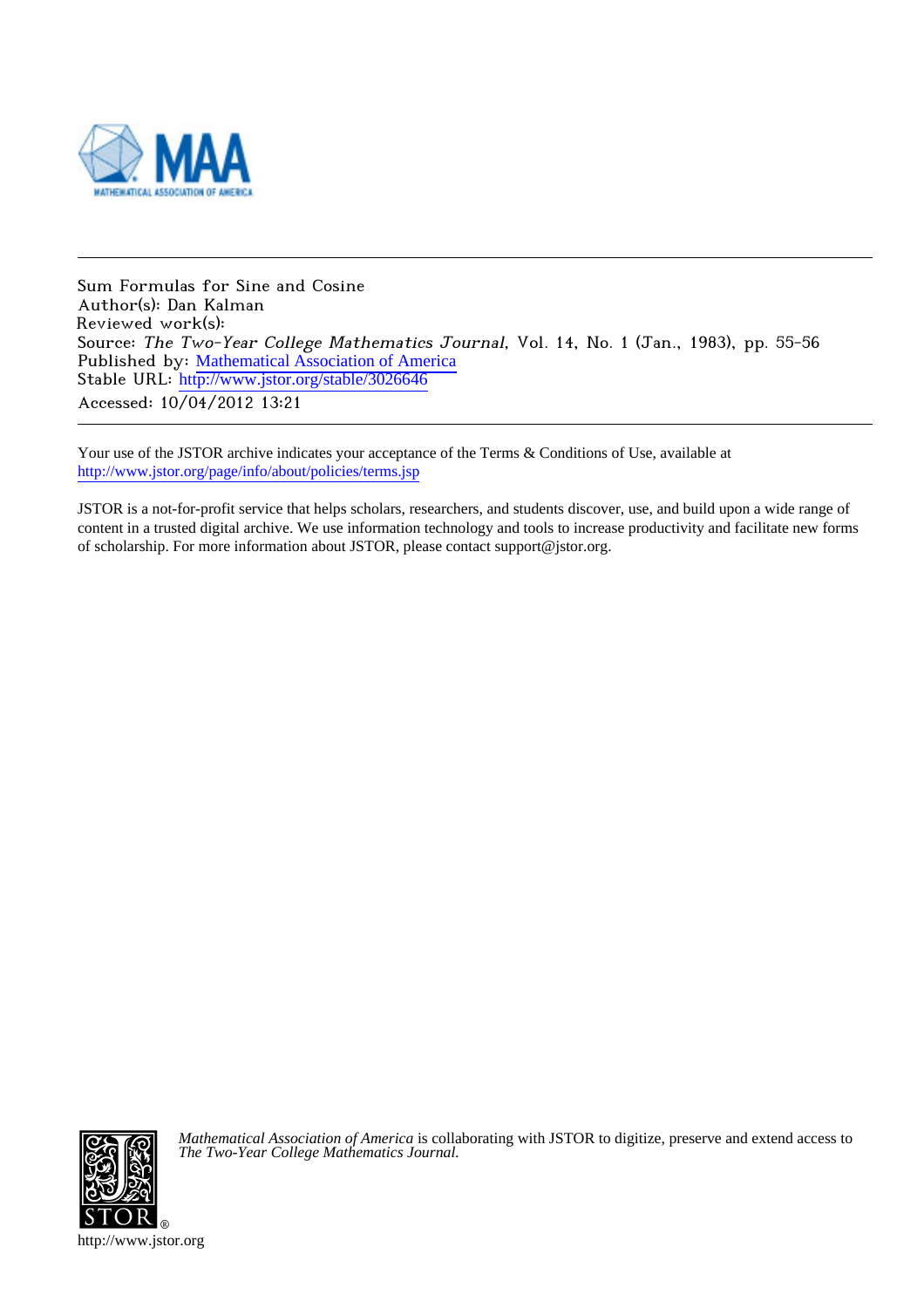

## **CLASSROOM CAPSULES**

## **Edited by Warren Page**

Classroom Capsules serves to convey new insights on familiar topics and to enhance pedagogy through shared teaching experiences. Its format consists primarily of readily understood mathematics capsules which make their impact quickly and effectively. Such tidbits should be nurtured, cultivated, and presented for the benefit of your colleagues elsewhere. Queries, when available, will round out the column and serve to open further dialog on specific items of reader concern.

Readers are invited to submit material for consideration to:

**Warren Page Department of Mathematics** New York City Technical College 300 Jay Street Brooklyn, N.Y. 11201

## **Sum Formulas for Sine and Cosine**

Dan Kalman, University of Wisconsin, Green Bay, WI

One of the treasures of antiquity is a diagram which quickly yields a proof of the Pythagorean Theorem. In a similar spirit, Figure 1 can be used to prove some other important results in trigonometry. It remains only to indicate proper labeling. Since the diagonal of the inscribed rectangle is 1, its sides measure cos  $\beta$  and sin  $\beta$ . These constitute hypotenuses for the similar triangles in the four corners of the large rectangle. Therefore, looking at triangle  $ABC$  in Figure 2, we have:



and

$$
\cos(\alpha + \beta) = \cos \beta \cos \alpha - \sin \beta \sin \alpha.
$$